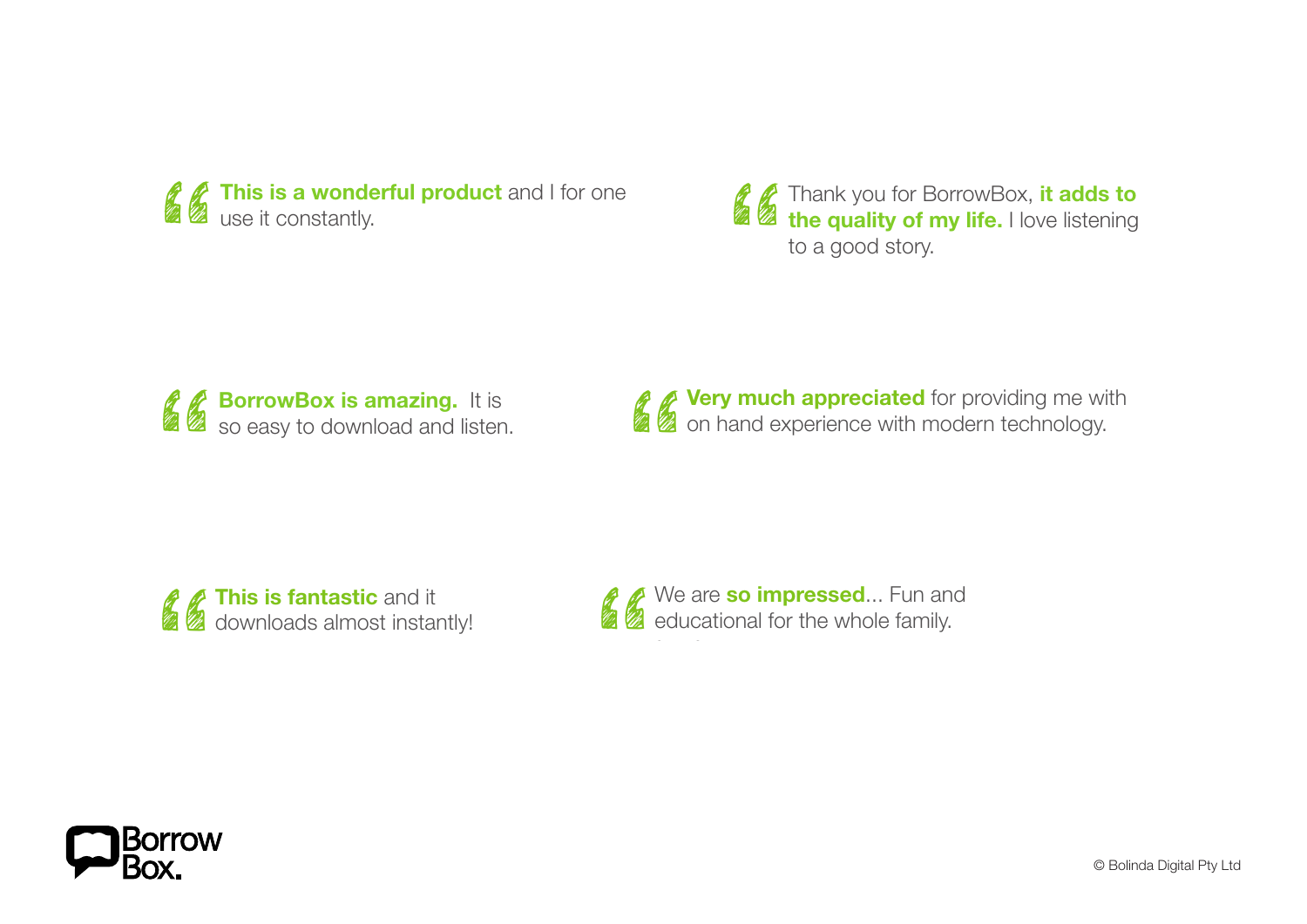

An **excellent service**, it's<br> **A** definitely the way to go. definitely the way to go.

Goldfields



**Thank Superset Section**<br> **Thank Superset Section**<br> **The Superset Section Section Section Section Section Section Section Section Section Section Section Section** informed and helpful BorrowBox staff have always been very informed and helpful.

find it easy to use  $\mathbb{R}$  to use. That is easy to use. That is easy to use. *d* We still talk about how enti  $\epsilon$ *PP* **Passionate** Bolinda were at We still talk about<br> **Thank you for the passionate** Boling<br>
delivered which may **passionate** Bolinda we delivered which made all the difference.<sup>33</sup> We still talk about how **enthusiastic and passionate** Bolinda were at the training you i**nd**<br>ng you<br>e.

Have been trying out the app for<br>Infoshare libraries. It rocks, well<br>done Bolinda. Infoshare libraries. **It rocks**, well done Bolinda.  $\overline{a}$   $\overline{b}$  love been to use out! lake Macquarie